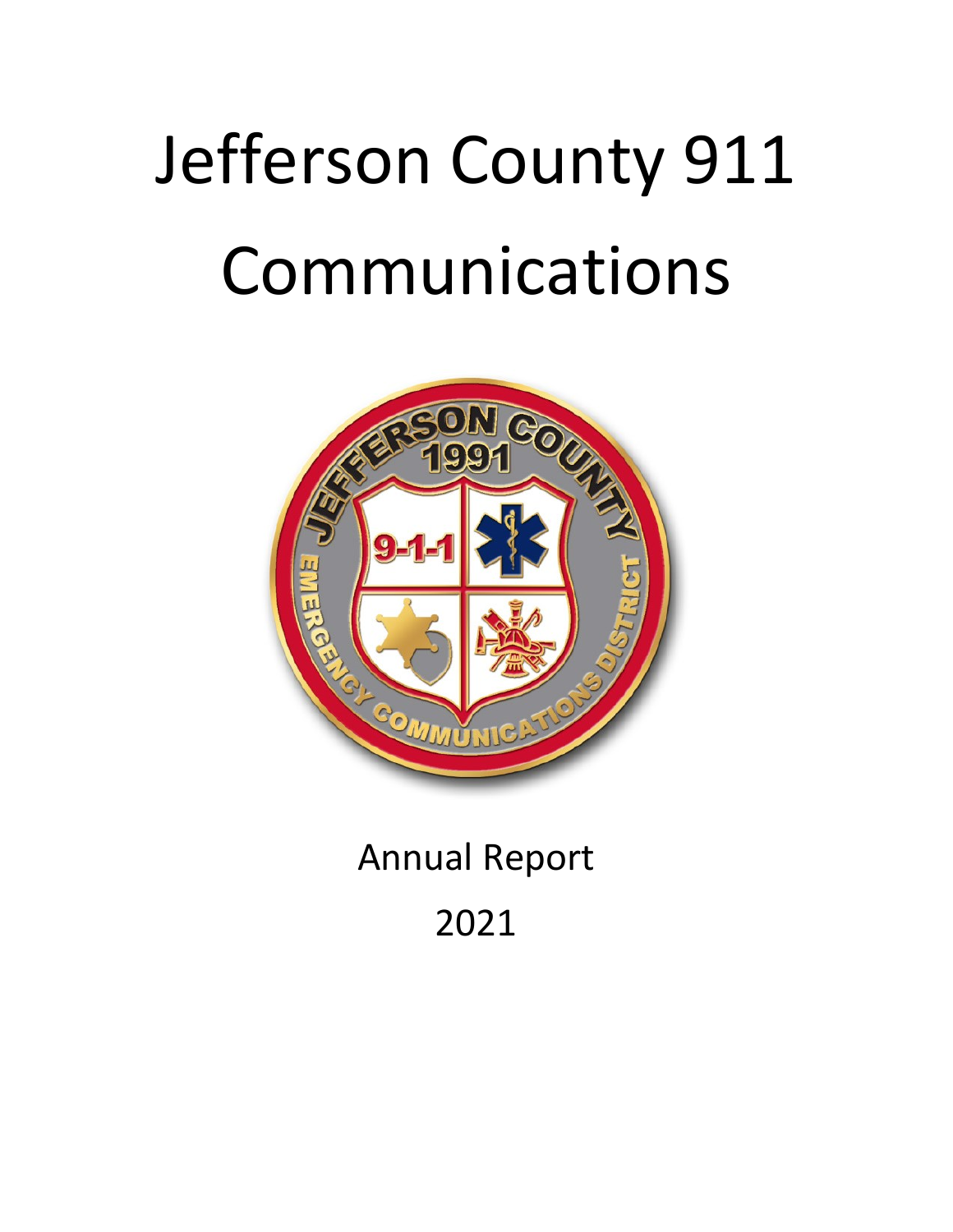## **JEFFERSON COUNTY COMMUNICATIONS REPORT FOR 2021**

The following report is developed to show the activity of Jefferson County 911 Communications along with the emergency services that we dispatch. Totals are derived from the computer aided dispatch system, along with the Zetron Max 911 phone controller. Call totals may not be as exact as your individual department records. However, records should be close enough to use if needed for your own cause. Please feel free to utilize this report when necessary.

| Total incidents for 2021                      | 68,879  | 6.314  | Increase | 10.1%     |
|-----------------------------------------------|---------|--------|----------|-----------|
| (EMA, EMA, Fire/Rescue, Police, Public Works) |         |        |          |           |
| Total 9-1-1 calls handled in 2021             | 28,526  | 1,441  | Increase | 5.3%      |
| Total Administrative calls handled in 2021    | 111,273 | 3.919  | Increase | 3.7%      |
| Total EMS calls for 2021                      | 14,210  | 1,357  | Increase | 10.6%     |
| Total EMA calls for 2021                      | 358     | 105    | Increase | 41.5%     |
| Total Fire/Rescue calls for 2021              | 5,042   | 594    | Increase | 13.4%     |
| Total Law Enforcement calls handled in 2021   | 45,381  | 3.219  | Increase | 7.6%      |
| 911 Transfer Calls                            | 1.949   | 127    | Decrease | $(6.1\%)$ |
| <b>Total Radio Transactions</b>               | 680,572 | 15.472 | Increase | 2.36%     |
| <b>Total NCIC Transactions</b>                | 110,978 | 22,388 | Increase | 25.3%     |

### Daily Averages

| ➤ | $9-1-1$ calls                      | 78    |
|---|------------------------------------|-------|
| ➤ | Administrative Calls               | 305   |
| ➤ | <b>Total Phone Calls</b>           | 383   |
|   | $\triangleright$ EMS Calls         | 39    |
|   | $\triangleright$ EMA Calls         | 1     |
|   | $\triangleright$ Fire/Rescue Calls | 14    |
|   | $\triangleright$ Police Calls      | 124   |
| ➤ | 911 Transfer Calls                 | 5     |
| ➤ | <b>Radio Transactions</b>          | 1,864 |
| ↘ | <b>NCIC Transactions</b>           |       |
|   |                                    |       |

| <b>Busiest Day of the Week:</b> | Friday    |
|---------------------------------|-----------|
| <b>Busiest Hour of the Day:</b> | 1500-1559 |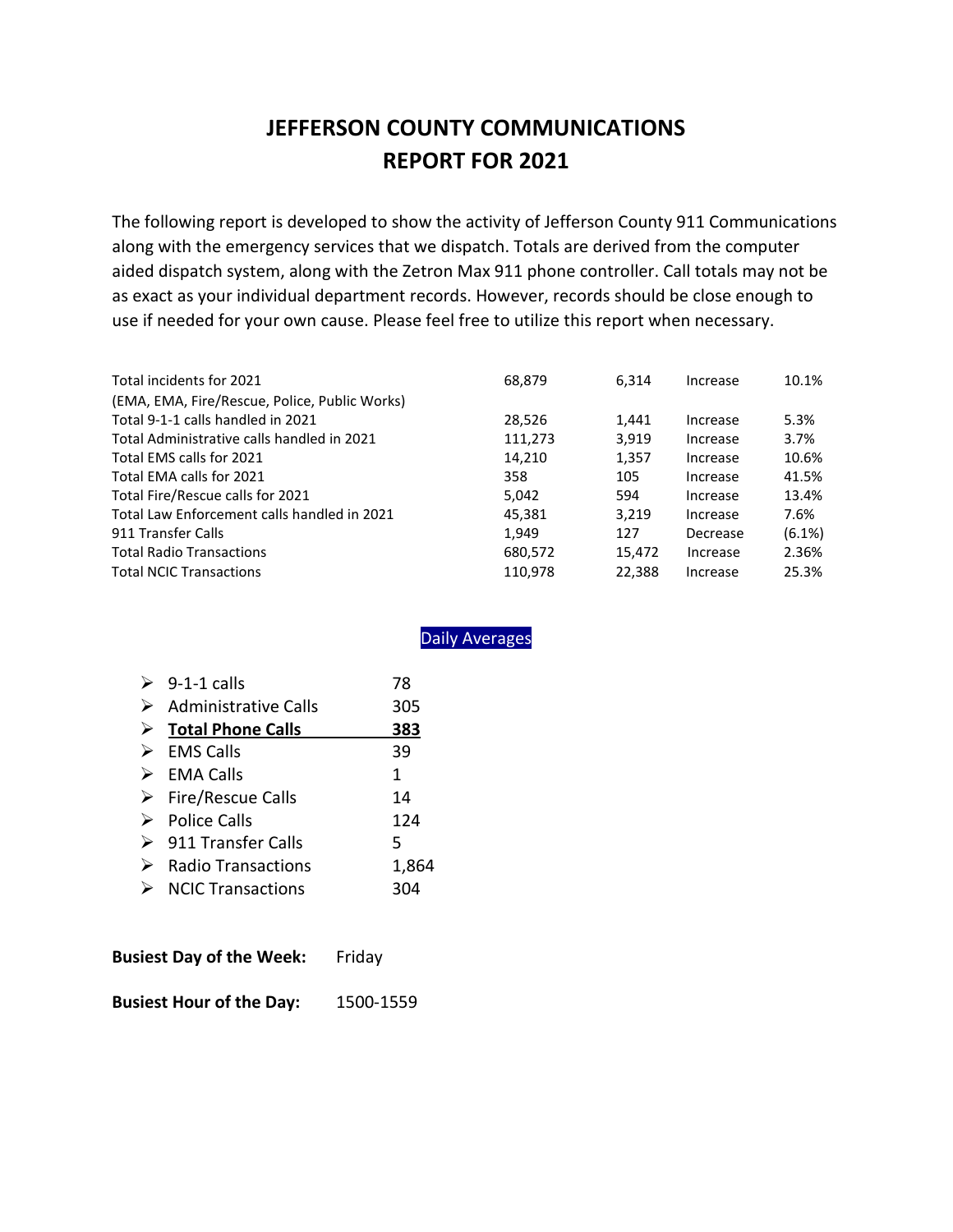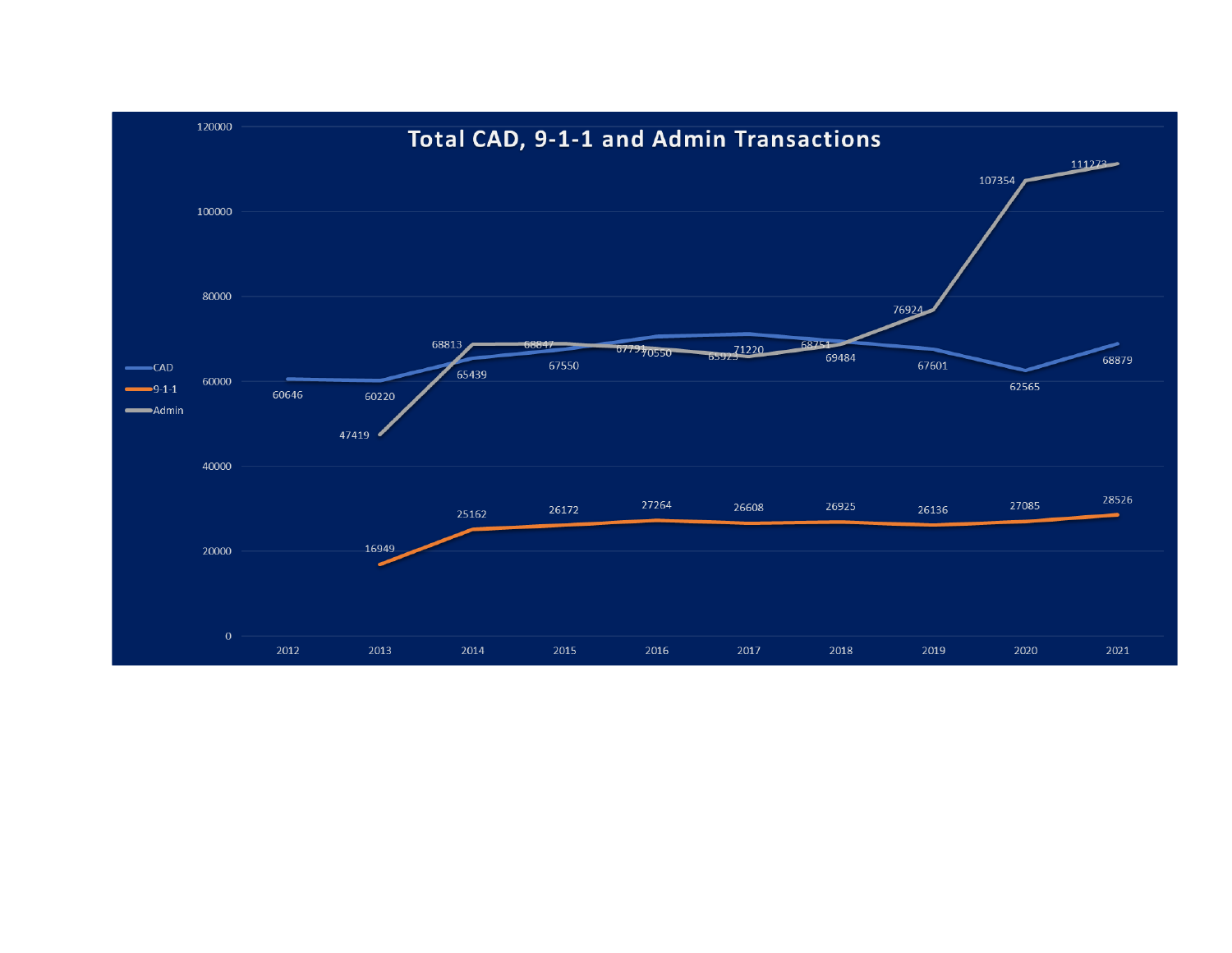| Jefferson County 9-1-1 Emergency Communications<br><b>Calls Processed</b> |            |            |            |       |            |        |            |               |             | 2021       |            |            |         |
|---------------------------------------------------------------------------|------------|------------|------------|-------|------------|--------|------------|---------------|-------------|------------|------------|------------|---------|
|                                                                           | <b>JAN</b> | <b>FEB</b> | <b>MAR</b> | APR   | <b>MAY</b> | JUN    | <b>JUL</b> | <b>AUG</b>    | <b>SEPT</b> | <b>OCT</b> | <b>NOV</b> | <b>DEC</b> |         |
| Emergency (911)                                                           | 2,035      | 1.826      | 2,250      | 2.306 | 2,598      | 2.573  | 2,808      | 2.768         | 2,478       | 2.314      | 2,255      | 2,315      | 28,526  |
| <b>ADMIN</b>                                                              | 8.322      | 7.847      | 9.342      | 9.107 | 9,655      | 10.044 | 10.465     | <b>10.376</b> | 9.417       | 9.151      | 8.689      | 8.858      | 111.273 |
| <b>Totals</b>                                                             |            |            |            |       |            |        |            |               |             |            |            |            | 140,051 |
| Text-2-911                                                                |            | 5          |            | 6     |            |        | 51         |               |             | 36         | 64         | 112        | 252     |

| Jefferson County 9-1-1 Emergency Communications<br>Calls For Service BY DEPARTMENT/MONTH - LAW ENFORCEMENT                                                                   |       |       |       |       |          |       |       |       |       |       | 2021  |       |        |
|------------------------------------------------------------------------------------------------------------------------------------------------------------------------------|-------|-------|-------|-------|----------|-------|-------|-------|-------|-------|-------|-------|--------|
| <b>Apr-21</b><br>$May-21$<br>$Jul-21$<br>Mar-21 $ $<br>$Jun-21$<br><b>Feb-21</b><br><b>Aug-21</b><br>$Jan-21$<br>$Sep-21$<br><b>Oct-21</b><br><b>Nov-21</b><br><b>Dec-21</b> |       |       |       |       |          |       |       |       |       |       |       |       |        |
| <b>CNU Security</b>                                                                                                                                                          | 3     |       | 4     |       | $\Omega$ |       |       |       |       |       |       | 0     | 26     |
| <b>DPD</b>                                                                                                                                                                   | 229   | 295   | 375   | 331   | 281      | 262   | 354   | 349   | 341   | 280   | 286   | 275   | 3,658  |
| <b>JCPD</b>                                                                                                                                                                  | 671   | 722   | 1.133 | 1,188 | 862      | 829   | 912   | 1,027 | 922   | 922   | 797   | 794   | 10,779 |
| Constables                                                                                                                                                                   | 63    | 59    | 109   | 82    | 66       | 86    | 47    | 50    | 38    | 51    | 39    | 31    | 721    |
| <b>Sheriff</b>                                                                                                                                                               | 1,578 | 1,503 | 1.787 | 1,945 | 1.967    | 2,297 | 2.320 | 2,209 | 2.098 | 2,196 | 1.970 | 2.001 | 23,871 |
| <b>NMPD</b>                                                                                                                                                                  | 190   | 153   | 198   | 204   | 314      | 354   | 298   | 261   | 227   | 236   | 118   | 117   | 2,670  |
| <b>WPPD</b>                                                                                                                                                                  | 250   | 253   | 294   | 349   | 294      | 285   | 278   | 348   | 319   | 343   | 300   | 343   | 3,656  |
|                                                                                                                                                                              | 2,984 | 2.987 | 3,900 | 4.101 | 3.784    | 4.114 | 4.212 | 4.246 | 3,947 | 4.033 | 3.512 | 3,561 | 45,381 |

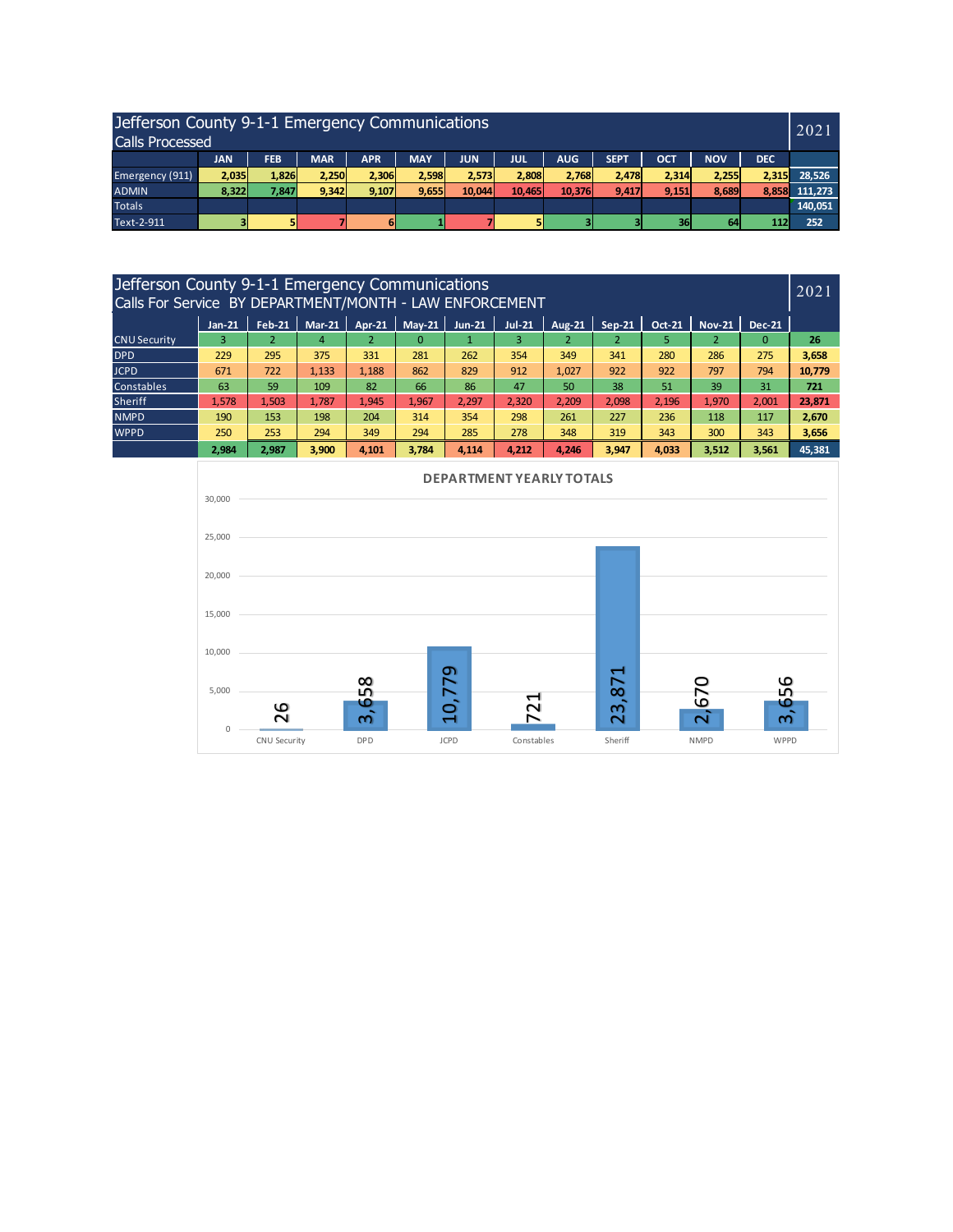| Jefferson County 9-1-1 Emergency Communications<br>Calls For Service BY DEPARTMENT/MONTH - Fire Rescue and EMA/EMS |                                                                                                                                                                          |                |       |                |                |              |       |                |       |       | 2021  |       |        |
|--------------------------------------------------------------------------------------------------------------------|--------------------------------------------------------------------------------------------------------------------------------------------------------------------------|----------------|-------|----------------|----------------|--------------|-------|----------------|-------|-------|-------|-------|--------|
|                                                                                                                    | $May-21$<br>$Jul-21$<br>Oct-21<br>$Mar-21$<br>$Jun-21$<br><b>Nov-21</b><br><b>Feb-21</b><br><b>Apr-21</b><br><b>Aug-21</b><br>$Sep-21$<br><b>Dec-21</b><br><b>Jan-21</b> |                |       |                |                |              |       |                |       |       |       |       |        |
| <b>BFD</b>                                                                                                         | 5                                                                                                                                                                        | $\overline{7}$ | 8     | 9              | 12             | 10           | 5     | 5.             | 5     | 4     | 4     | 4     | 78     |
| <b>CHFD</b>                                                                                                        | 16                                                                                                                                                                       | 11             | 20    | 23             | 25             | 13           | 18    | 20             | 27    | 19    | 10    | 10    | 212    |
| <b>DFD</b>                                                                                                         | 40                                                                                                                                                                       | 36             | 62    | 73             | 82             | 69           | 79    | 68             | 62    | 62    | 66    | 64    | 763    |
| <b>JCFD</b>                                                                                                        | 118                                                                                                                                                                      | 90             | 83    | 111            | 116            | 111          | 116   | 124            | 113   | 106   | 113   | 144   | 1,345  |
| <b>RESCUE</b>                                                                                                      | 48                                                                                                                                                                       | 40             | 63    | 66             | 67             | 76           | 63    | 77             | 73    | 67    | 65    | 53    | 758    |
| <b>KTFD</b>                                                                                                        | 12                                                                                                                                                                       | 17             | 15    | 16             | 20             | 11           | 6     | 10             | 9     | 18    | 15    | 22    | 171    |
| <b>LWFD</b>                                                                                                        | 28                                                                                                                                                                       | 22             | 23    | 22             | 19             | 17           | 26    | 29             | 28    | 36    | 23    | 29    | 302    |
| <b>NMFD</b>                                                                                                        | 23                                                                                                                                                                       | 21             | 39    | 31             | 38             | 47           | 27    | 51             | 29    | 35    | 51    | 51    | 443    |
| <b>PCFD</b>                                                                                                        | $\overline{2}$                                                                                                                                                           | $\Omega$       | 3     | $\overline{2}$ | $\overline{3}$ | $\mathbf{1}$ | 3     | $\overline{2}$ | 8     | 6     | 5.    | 5.    | 40     |
| <b>WPFD</b>                                                                                                        | 67                                                                                                                                                                       | 66             | 66    | 86             | 90             | 81           | 59    | 75             | 94    | 88    | 77    | 81    | 930    |
| <b>EMA</b>                                                                                                         | 26                                                                                                                                                                       | 21             | 22    | 19             | 40             | 23           | 24    | 35             | 39    | 42    | 34    | 33    | 358    |
| <b>EMS</b>                                                                                                         | 1,138                                                                                                                                                                    | 1,026          | 1,130 | 1,134          | 1,221          | 1,054        | 1,203 | 1,265          | 1,311 | 1,280 | 1,180 | 1,268 | 14.210 |
|                                                                                                                    | 1,523                                                                                                                                                                    | 1,357          | 1,534 | 1,592          | 1,733          | 1,513        | 1,629 | 1,761          | 1,798 | 1,763 | 1,643 | 1,764 | 19,610 |

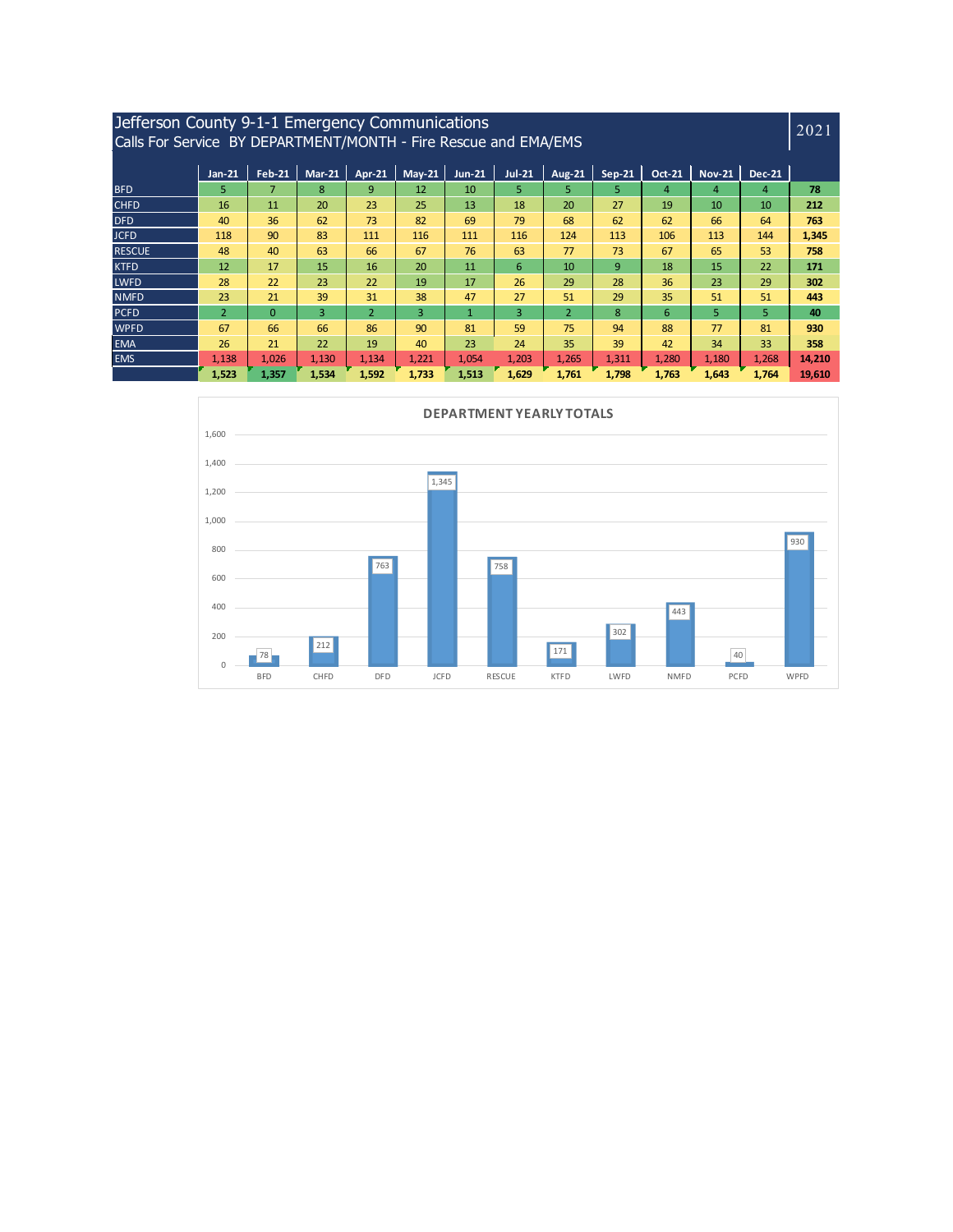#### **Jefferson County Communications 2021 - Incident Types**

| <b>Call Type</b>                        | Count          | <b>Call Type</b>                | Count               | <b>Call Type</b>             | Count          |
|-----------------------------------------|----------------|---------------------------------|---------------------|------------------------------|----------------|
| 911 Open Line Hang Up Misdial           | 7102           | Fire Vehicle                    | 87                  | Suspicious Person or Vehicle | 3057           |
| Abdominal Pain                          | 212            | Follow up Investigation         | 380                 | SW Warrant Service           | 2014           |
| Alarm                                   | 1706           | Forgery-Fraud                   | 96                  | SZ School Zone               | 1357           |
| Alarm Carbon Monoxide                   | $\overline{2}$ | Gas Odor or Leak                | 48                  | Theft                        | 395            |
| Alarm Medical Alert                     | 134            | Gas Spill Fluids                | 14                  | <b>Traffic Enforcement</b>   | 370            |
| Alarm Testing                           | 112            | Harassment                      | 126                 | Traffic Problem              | 123            |
| Allergic Reaction                       | 64             | Hazmat Incident                 | $\overline{2}$      | Traffic Stop                 | 7907           |
| Animal Bites or Attacks                 | 32             | Head Injury                     | 173                 | Trauma                       | 71             |
| Animal Complaint                        | 3155           | Headache                        | 26                  | Trespass                     | 75             |
| Assault                                 | 105            | Heat Emergencies                | $\overline{7}$      | Trouble Ticket               | $\overline{2}$ |
| Back Pain                               | 108            | <b>Identity Theft</b>           | 15                  | TX to Another Agency         | 2295           |
| <b>Bleeding Controlled</b>              | 62             | Indecent Exposure               | 8                   | Unconscious or Unresponsive  | 295            |
| <b>Bleeding Non Controlled</b>          | 160<br>3       | Investigation                   | 2734                | Unknown Medical Problem      | 100            |
| Boat Crash<br><b>BOLO Be on Lookout</b> | 890            | Juvenile Problem<br>Kidnapping  | 151<br>$\mathbf{1}$ | Vandalism<br>Welfare Check   | 201<br>1132    |
| <b>Breathing Problems</b>               | 1206           | Lifting Assistance              | 556                 | Wildlife Incident            | 116            |
| <b>Burglary Business</b>                | 31             | LZ Helicopter Landing Zone      | 75                  |                              |                |
| <b>Burglary Residence</b>               | 231            | Missing Person                  | 86                  |                              |                |
| Burglary Vehicle                        | 58             | Motorist Assist                 | 1201                |                              |                |
| Burn Permit Log                         | 46             | Multiple Caller Incidents       | 470                 |                              |                |
| Burns                                   | 5              | MVC Injury Motor Vehicle Crash  | 561                 |                              |                |
| Call by Phone                           | 3690           | MVC Non Injury Motor Vehicle Cr | 1921                |                              |                |
| Cardiac Arrest                          | 159            | Narcotics Investigation         | 179                 |                              |                |
| Change in Mental Status                 | 334            | Nausea Vomiting                 | 239                 |                              |                |
| Chest Pain or Heart Problems            | 664            | OB Pregnancy                    | $\overline{7}$      |                              |                |
| Child Birth                             | 9              | Officer Initiated               | 714                 |                              |                |
| Choking                                 | 21             | Order of Protection             | 146                 |                              |                |
| Convalescent Transport                  | 2147           | Overdose Poisoning              | 213                 |                              |                |
| Death Investigation                     | 115            | <b>Property Check</b>           | 1787                |                              |                |
| Deliver Message                         | 135            | Property Lost or Found          | 69                  |                              |                |
| Diabetic Problems                       | 204            | Pursuit                         | 92                  |                              |                |
| Disturbance                             | 1606           | Reckless Driver                 | 1388                |                              |                |
| Disturbed Person                        | 122            | Repossession Log                | 39                  |                              |                |
| Domestic Disturbance                    | 682            | Rescue Boating Assist           | 23                  |                              |                |
| Drowning                                | 1              | Rescue High Angle Rescue        | $\overline{2}$      |                              |                |
| <b>Erroneous Entry</b>                  | 311            | Rescue Search                   | 29                  |                              |                |
| <b>Escapee Prisoner</b>                 | 1              | Rescue Standby                  | 95                  |                              |                |
| Escort                                  | 1032           | Rescue Structure Collapse       | 6                   |                              |                |
|                                         |                |                                 |                     |                              |                |
| <b>Escort Mental Health</b>             | 127            | Rescue Submerged or Sinking Veh | 3                   |                              |                |
| Eye Injury or Problems                  | 1              | Rescue Water                    | 5                   |                              |                |
| Falls                                   | 549            | Road Closure                    | 109                 |                              |                |
| Fingerprinting                          | 24             | Road Hazard                     | 823                 |                              |                |
| Fire Alarm                              | 373            | Robbery                         | 5                   |                              |                |
| Fire Alarm Carbon Monoxide              | 18             | Scheduled Patient Transport     | 3991                |                              |                |
| Fire Brush Grass Forest                 | 149            | Seizures                        | 185                 |                              |                |
| Fire EMS Assist                         | 244            | Shooting                        | 33                  |                              |                |
| Fire Inspection                         |                |                                 | 90                  |                              |                |
|                                         | 3              | Shoplifter                      |                     |                              |                |
| Fire Move up                            | 19             | Sick Person                     | 1268                |                              |                |
| Fire Mutual Aid                         | 25             | Stabbing                        | 8                   |                              |                |
| Fire Other                              | 62             | Stalking                        | $\overline{2}$      |                              |                |
| Fire Prevention                         | 1              | Stolen Vehicle                  | 163                 |                              |                |
| Fire Public Assist                      | 43             | Stroke                          | 268                 |                              |                |
| Fire Smoke Investigation                | 65             | Suicidal Person                 | 122                 |                              |                |
| Fire Structure                          | 152            | Suicide Attempt                 | 16                  |                              |                |
|                                         |                |                                 |                     |                              |                |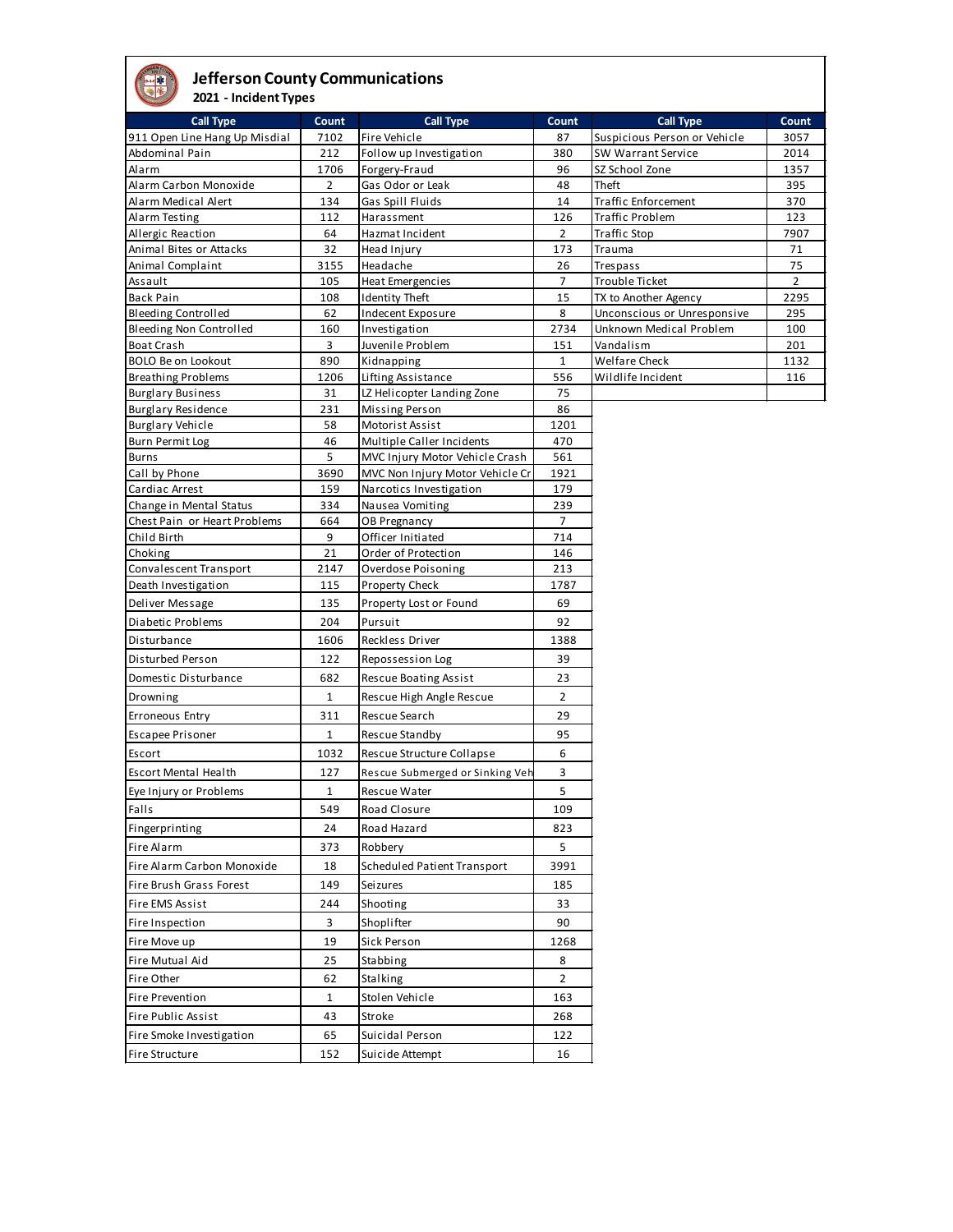

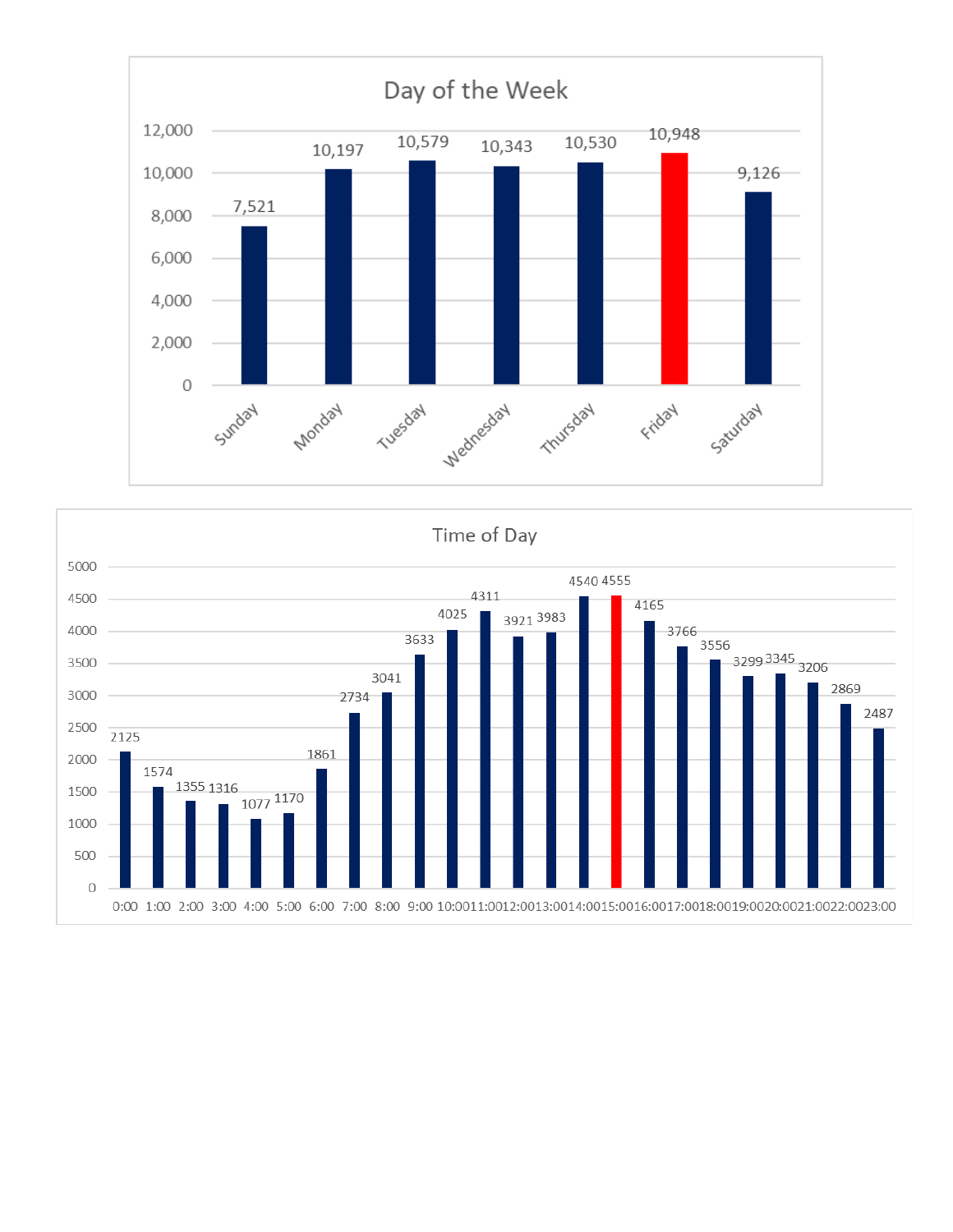

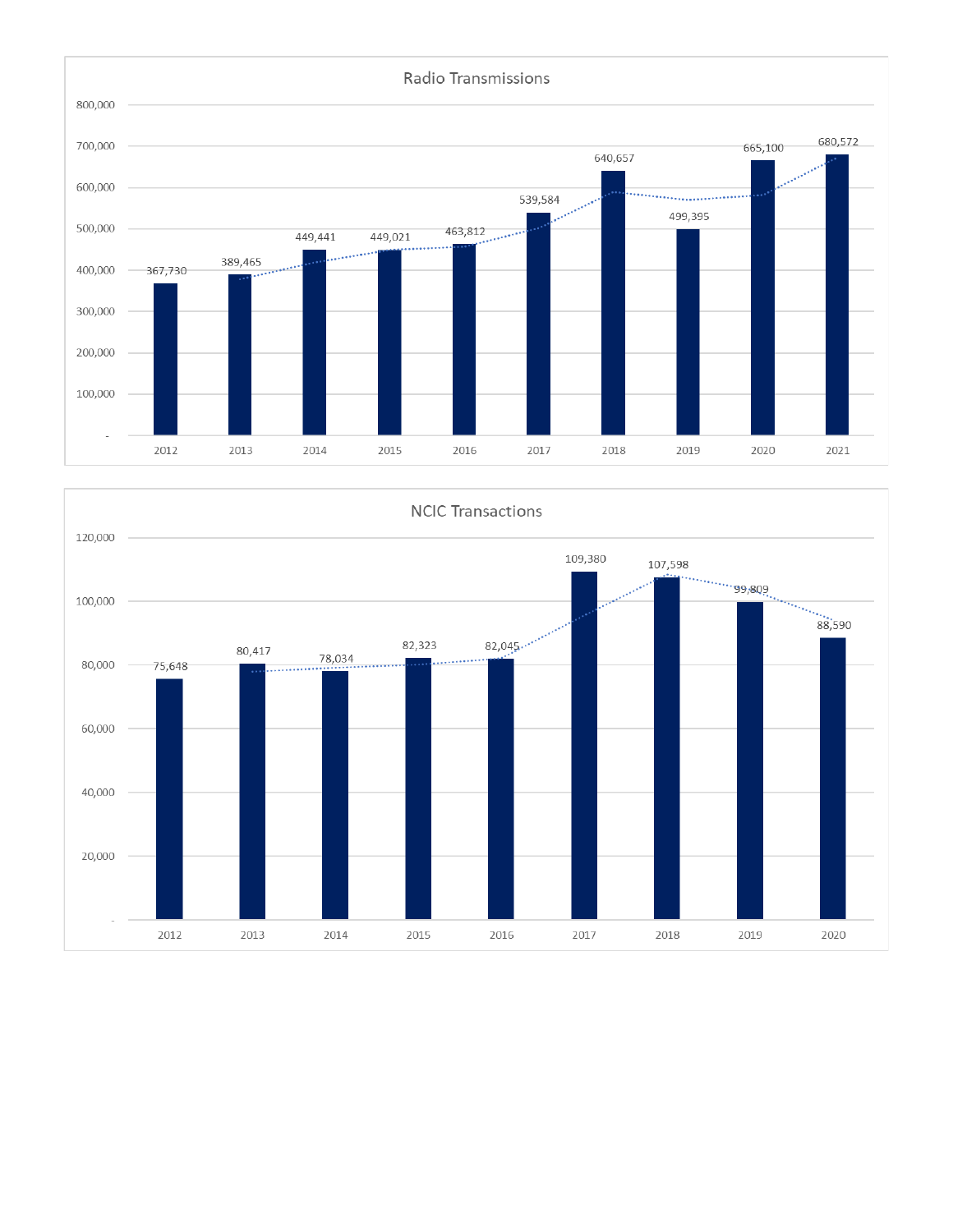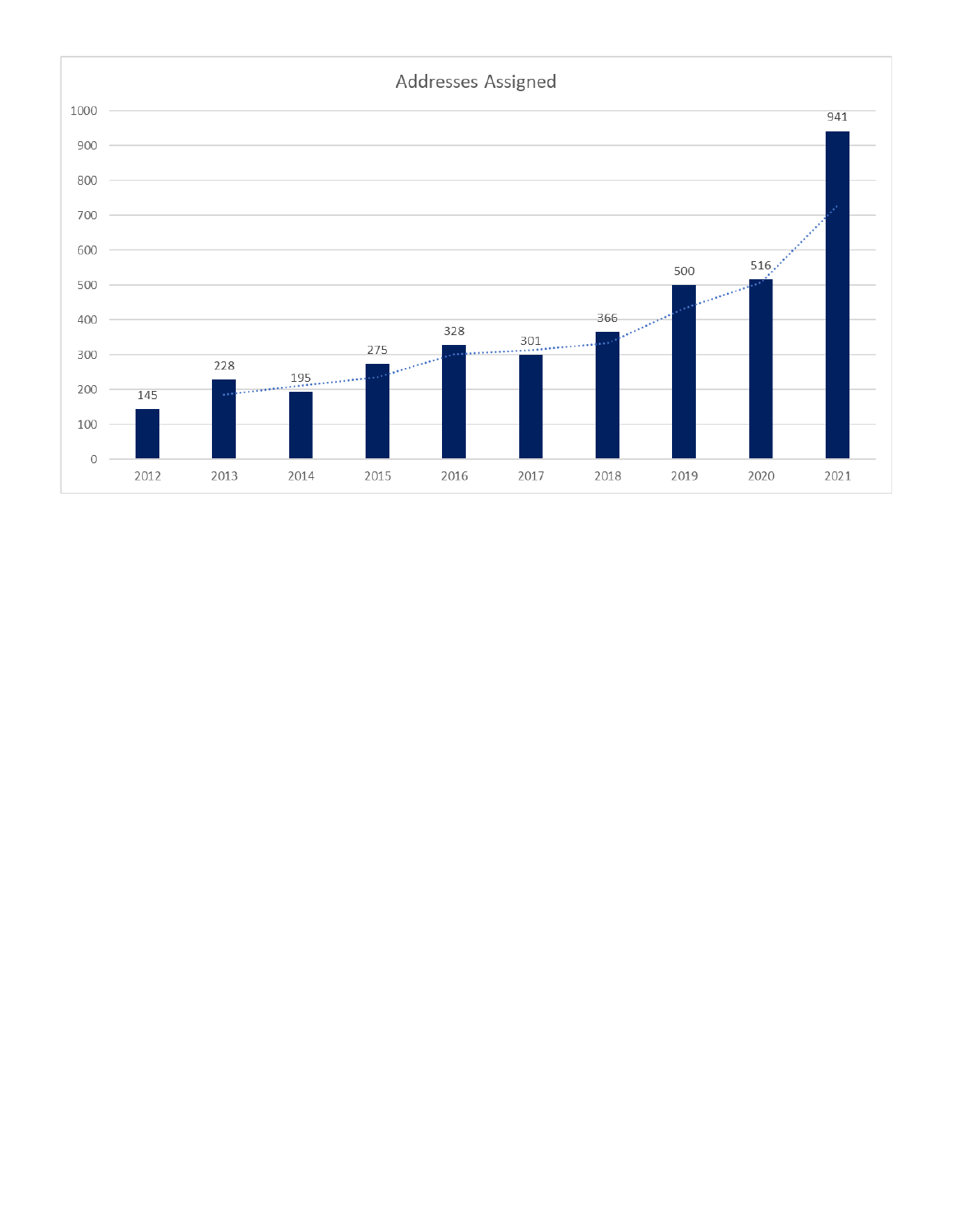

We have a wide range of tools and procedures to utilize. We strive to add new technology and update procedures as needed to make the position of Telecommunicator less stressful and provide the best service to our community. However, none of this could be accomplished without our most important tool and that is the 9-1-1 team that sits at the consoles every day. These dedicated group of women and men strive to make Jefferson County a better place to visit and live.